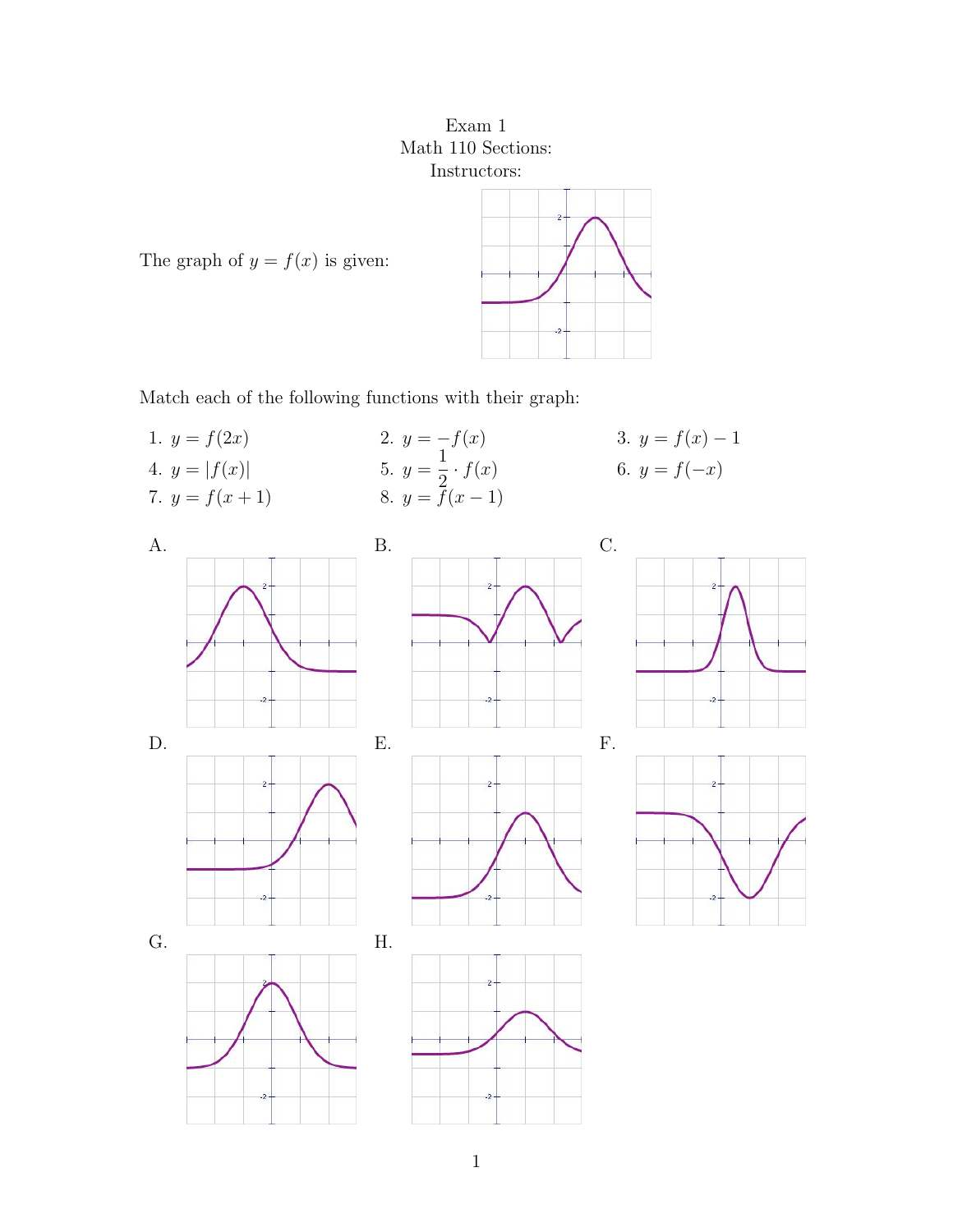In problems 9-12, choose the equation that yields the given graph:

9.  
\nA. 
$$
y = (x + 1)^2 + 1
$$
  
\nB.  $y = (x + 1)^2 - 1$   
\nC.  $y = (x - 1)^2$   
\nD.  $y = (x - 1)^2 - 1$   
\nE.  $y = (x + 1)^2$   
\nE.  $y = (x + 1)^2$   
\nD.  $y = 2\sqrt{x - 1} - 2$   
\nE.  $y = 2\sqrt{1 - x} - 2$   
\nE.  $y = 2\sqrt{1 - x} - 2$   
\nC.  $y = 2\sqrt{x - 2}$   
\nE.  $y = 2\sqrt{1 - x} - 2$   
\nE.  $y = -2|x - 2|$   
\nE.  $y = |x + 2|$   
\nE.  $y = |x + 2|$   
\nE.  $y = |x + 2|$ 

12.



A. 
$$
y = 2x + 1
$$
 D.  $y = -2x - 1$   
\nB.  $y = 2x - 1$  E.  $y = 2(x - 1)$   
\nC.  $y = -2x + 1$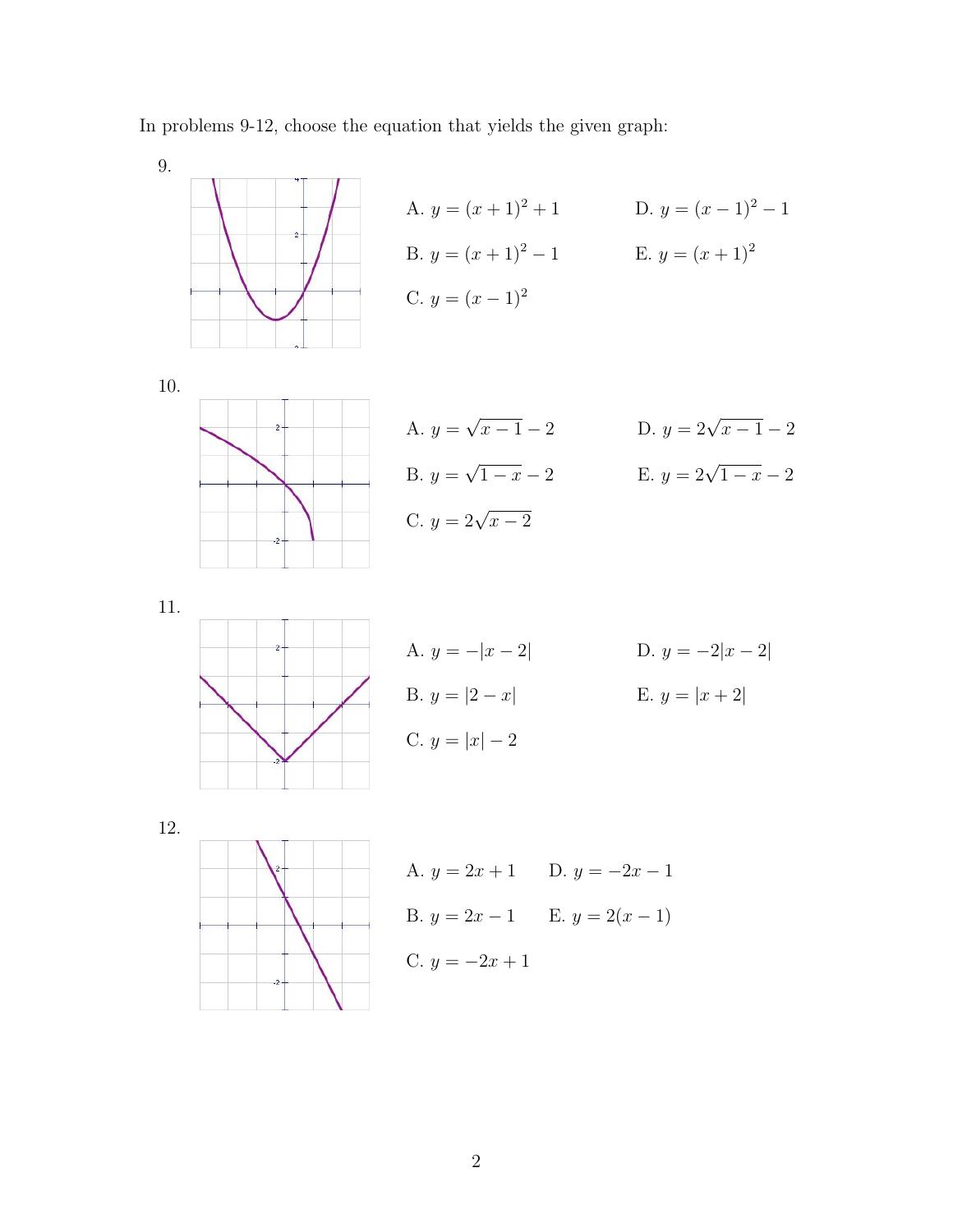Questions 13-20 have to do with the function  $f(x) = 2x^2 - 8x + 6$ , whose graph is a parabola.

13. Does  $f(x)$  open up or down?

A. Up B. Down

14. What is the vertex of the parabola?

A. (2*,* 2) B. (−2*,* 2) C. (−2*,* −2) D. (2*,* −2)

15. What is the equation of the axis of symmetry for the function?

A.  $x = 2$  B.  $x = -2$  C.  $y = 2$  D.  $y = -2$ 

16. What is the *y*-intercept of the function?

A. −8 B. −2 C. 2 D. 6

- 17. What are the *x* -intercepts of the function?
- A. None B. 1 and 2 C. 2 and 3 D. 1 and 3
- 18. What is the domain of the function?

A.  ${x|x \le -2}$  B.  ${x|x \ge -2}$  C.  ${x|x \le 2}$  D. All real numbers

19. What is the range of the function?

A.  ${y|y \le -2}$  B.  ${y|y \ge -2}$  C.  ${y|y \le 2}$  D. All real numbers

20. On what interval is the function increasing?

A. (−∞*,* 2) B. (−∞*,* −2) C. (2*,*∞) D. (−2*,* ∞)